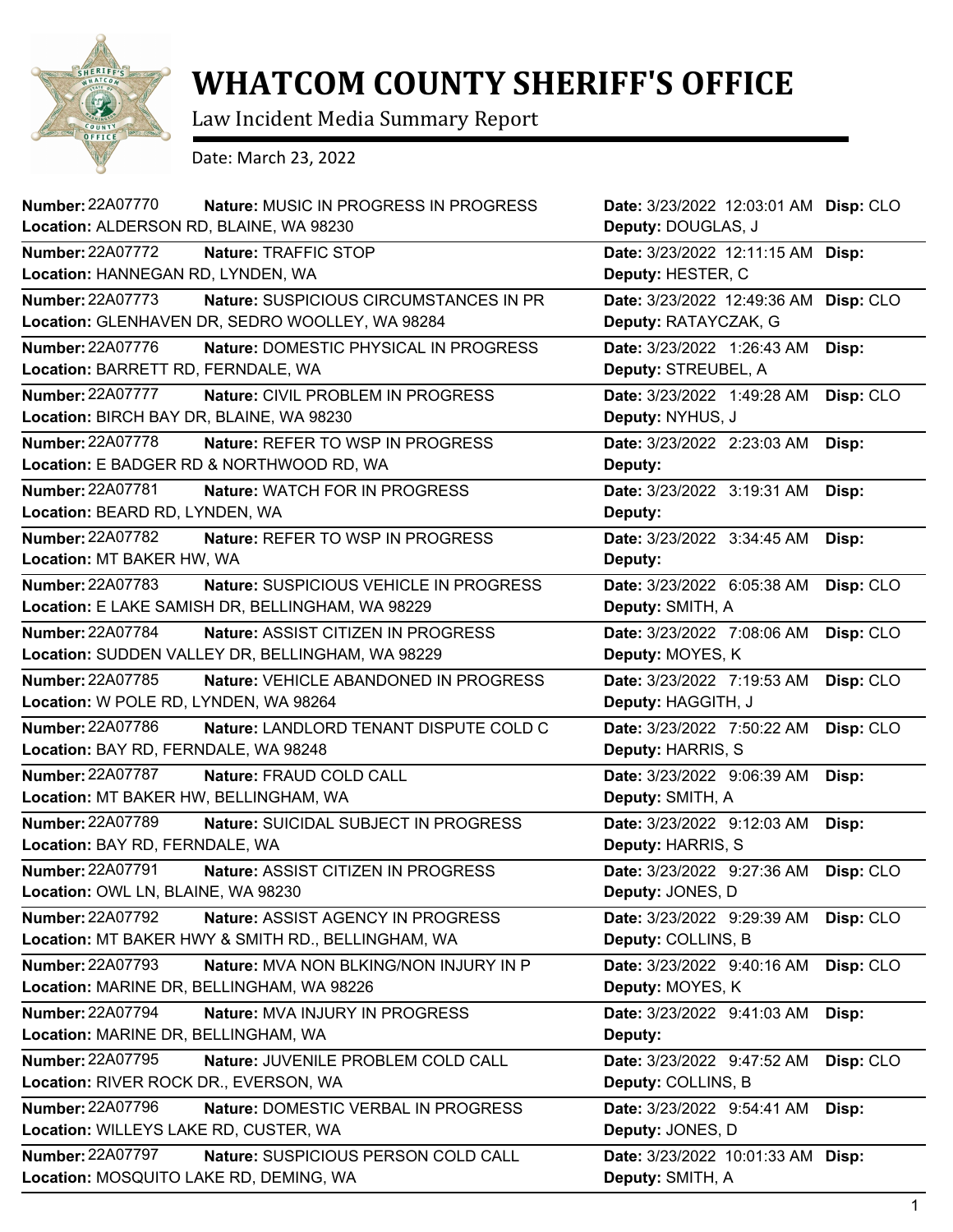| <b>Number: 22A07798</b><br>Nature: FOLLOW UP<br>Location: GRAND AVE, BELLINGHAM, WA 98225<br>Arrested: OLSON, ROBERT P.<br><b>Offenses: In From Court</b>                       | Date: 3/23/2022 10:22:04 AM Disp: CAA<br>Deputy: HEINRICH, C<br>Age: 32 |
|---------------------------------------------------------------------------------------------------------------------------------------------------------------------------------|-------------------------------------------------------------------------|
| <b>Number: 22A07799</b><br>Nature: FOLLOW UP<br>Location: GRAND AVE, BELLINGHAM, WA 98225<br>Arrested: TROUTMAN, HEATHER D.<br><b>Offenses: In From Court</b>                   | Date: 3/23/2022 10:22:22 AM Disp: CAA<br>Deputy: HEINRICH, C<br>Age: 35 |
| <b>Number: 22A07800</b><br>Nature: TRANSPORT-POLICE IN PROGRESS<br>Location: NORTHWEST AV, BELLINGHAM, WA                                                                       | Date: 3/23/2022 10:30:35 AM Disp:<br>Deputy: STEELE, J                  |
| <b>Number: 22A07803</b><br>Nature: LANDLORD TENANT DISPUTE IN PRO<br>Location: BAY RD, FERNDALE, WA                                                                             | Date: 3/23/2022 10:34:42 AM Disp:<br>Deputy:                            |
| Number: 22A07804<br>Nature: THREAT COLD CALL<br>Location: HARBORVIEW RD, BLAINE, WA                                                                                             | Date: 3/23/2022 10:34:31 AM Disp:<br>Deputy:                            |
| <b>Number: 22A07805</b><br><b>Nature: REFER TO WSP IN PROGRESS</b><br>Location: NB I5 NO & LAKE SAMISH DR, WA                                                                   | Date: 3/23/2022 10:51:55 AM Disp:<br>Deputy:                            |
| <b>Number: 22A07806</b><br>Nature: THREAT COLD CALL<br>Location: DEER CREEK DR, FERNDALE, WA 98248                                                                              | Date: 3/23/2022 10:54:24 AM Disp:<br>Deputy: HAGGITH, J                 |
| <b>Number: 22A07808</b><br>Nature: VEHICLE RECOVERY IN PROGRESS<br>Location: VALLEY HWY, DEMING, WA 98244                                                                       | Date: 3/23/2022 11:07:44 AM Disp: CLO<br>Deputy: COLLINS, B             |
| <b>Number: 22A07809</b><br>Nature: REFER TO OTHER AGENCY IN PROGR<br>Location: BARBO RD, SUMAS, WA                                                                              | Date: 3/23/2022 11:19:26 AM Disp:<br>Deputy:                            |
| <b>Number: 22A07811</b><br>Nature: ASSIST CITIZEN IN PROGRESS<br>Location: DELTA LINE RD, CUSTER, WA                                                                            | Date: 3/23/2022 11:20:11 AM Disp:<br>Deputy: KLIX, J                    |
| Number: 22A07812<br>Nature: ASSIST CITIZEN COLD CALL<br>Location: DELTA LINE RD, CUSTER, WA                                                                                     | Date: 3/23/2022 11:22:33 AM Disp:<br>Deputy:                            |
| Number: 22A07815<br>Nature: IMPOUND PRIVATE COLD CALL<br>Location: FAZON RD, BELLINGHAM, WA                                                                                     | Date: 3/23/2022 11:51:17 AM Disp:<br>Deputy:                            |
| Number: 22A07816<br>Nature: THREAT COLD CALL<br>Location: ALDERGROVE RD, FERNDALE, WA                                                                                           | Date: 3/23/2022 12:07:01 PM Disp:<br>Deputy: JONES, D                   |
| <b>Number: 22A07817</b><br>Nature: TRESPASS IN PROGRESS<br>Location: MT BAKER HWY, DEMING, WA 98244<br>Arrested: CHESSON, RAYNEE L.<br><b>Offenses: Trespass, Real Property</b> | Date: 3/23/2022 12:47:00 PM Disp: CAA<br>Deputy: SMITH, A<br>Age: 51    |
| Number: 22A07818<br>Nature: ASSIST CITIZEN COLD CALL<br>Location: MADRONA PL, POINT ROBERTS, WA 98281                                                                           | Date: 3/23/2022 12:46:42 PM Disp: CLO<br>Deputy: HAGGITH, J             |
| Number: 22A07819<br>Nature: SEX OFFENDER REGISTRATION<br>Location: ZELL RD, CUSTER, WA 98240                                                                                    | Date: 3/23/2022 1:01:26 PM<br>Disp: CLO<br>Deputy: HAGGITH, J           |
| <b>Number: 22A07821</b><br>Nature: SUSPICIOUS VEHICLE IN PROGRESS<br>Location: ALDRICH RD, FERNDALE, WA 98248                                                                   | Disp: CLO<br>Date: 3/23/2022 1:48:43 PM<br>Deputy: HAGGITH, J           |
| <b>Number: 22A07822</b><br>Nature: REFER TO WSP IN PROGRESS<br>Location: MT BAKER HWY & VALLEY HWY., DEMING, WA                                                                 | Date: 3/23/2022 1:50:09 PM<br>Disp: CLO<br>Deputy: COLLINS, B           |
| <b>Number: 22A07825</b><br>Nature: THEFT IN PROGRESS<br>Location: NORTHWEST DR, BELLINGHAM, WA 98226                                                                            | Date: 3/23/2022 2:32:28 PM<br>Disp: CLO<br>Deputy: HAGGITH, J           |
| <b>Number: 22A07826</b><br>Nature: WELFARE CHECK IN PROGRESS<br>Location: BIRCH BAY LYNDEN RD, BLAINE, WA                                                                       | Date: 3/23/2022 2:38:17 PM<br>Disp:<br>Deputy: JONES, D                 |
| <b>Number: 22A07827</b><br>Nature: JUVENILE PROBLEM COLD CALL<br>Location: MISSION RD, EVERSON, WA 98247                                                                        | Date: 3/23/2022 2:40:04 PM<br>Disp: CLO<br>Deputy: JOHNSON, I           |
| Number: 22A07829<br>Nature: CIVIL PROBLEM IN PROGRESS<br>Location: GUIDE MERIDIAN, BELLINGHAM, WA 98226                                                                         | Date: 3/23/2022 2:57:31 PM<br>Disp: CLO<br>Deputy: ALLEN, J             |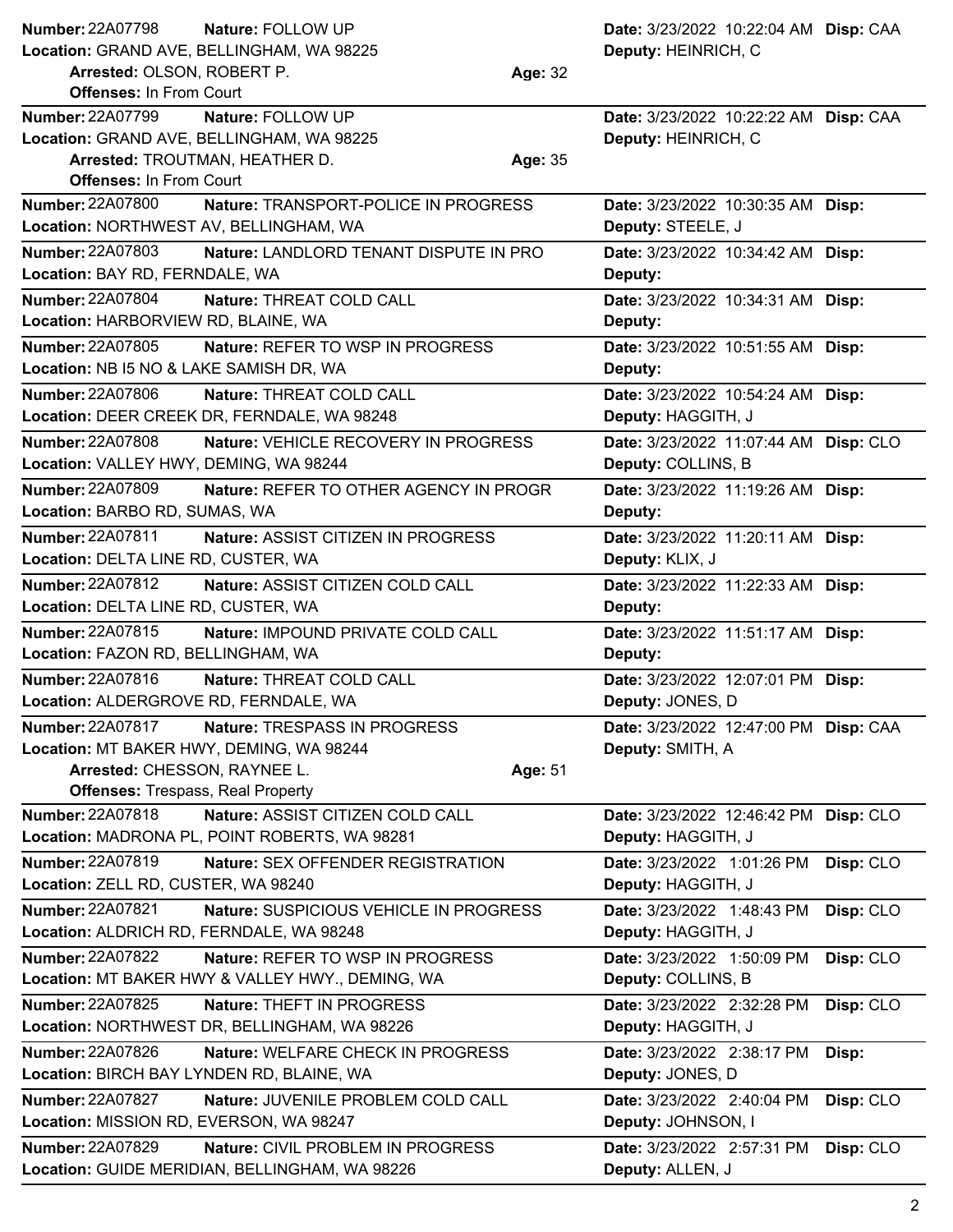| <b>Number: 22A07830</b>                                    | <b>Nature: SUSPICIOUS CIRCUMSTANCES IN PR</b>                    | Date: 3/23/2022 2:59:03 PM Disp: CLO            |           |
|------------------------------------------------------------|------------------------------------------------------------------|-------------------------------------------------|-----------|
| Location: RAMONA LN, CUSTER, WA 98240                      |                                                                  | Deputy: STAFFORD, M                             |           |
| <b>Number: 22A07831</b>                                    | Nature: PARKING PROBLEM COLD CALL                                | Date: 3/23/2022 3:03:29 PM                      | Disp:     |
| Location: BAYSHORE DR, BLAINE, WA                          |                                                                  | Deputy: JONES, D                                |           |
| Number: 22A07833                                           | Nature: TROUBLE W/SUBJECT IN PROGRESS                            | Date: 3/23/2022 3:35:10 PM                      | Disp: CLO |
| Location: EAST ST, BLAINE, WA 98230                        |                                                                  | Deputy: STAFFORD, M                             |           |
| Number: 22A07834                                           | Nature: IMPOUND PRIVATE IN PROGRESS                              | Date: 3/23/2022 3:41:29 PM                      | Disp:     |
| Location: GUIDE MERIDIAN, BELLINGHAM, WA                   |                                                                  | Deputy:                                         |           |
| Number: 22A07836                                           | Nature: SUBJECT STOP                                             | Date: 3/23/2022 3:54:05 PM                      | Disp: CLO |
| Location: BLAINE RD, BLAINE, WA 98230                      |                                                                  | Deputy: STAFFORD, M                             |           |
| Number: 22A07837                                           | Nature: SERVE PAPERS IN PROGRESS                                 | Date: 3/23/2022 4:18:41 PM                      | Disp: INF |
| Location: IVY CT, MAPLE FALLS, WA 98266                    |                                                                  | Deputy: BOYD, M                                 |           |
| <b>Number: 22A07838</b>                                    | Nature: CIVIL PROBLEM IN PROGRESS                                | Date: 3/23/2022 4:20:28 PM                      | Disp: CLO |
|                                                            | Location: GUIDE MERIDIAN, BELLINGHAM, WA 98226                   | Deputy: ALLEN, J                                |           |
| Number: 22A07841                                           | Nature: REFER TO WSP IN PROGRESS                                 | Date: 3/23/2022 4:52:03 PM                      | Disp:     |
| Location: MT BAKER HW, BELLINGHAM, WA                      |                                                                  | Deputy: ALLEN, J                                |           |
| <b>Number: 22A07842</b>                                    | Nature: DISORDERLY CONDUCT COLD CALL                             | Date: 3/23/2022 5:12:52 PM                      | Disp: CLO |
|                                                            | Location: GUIDE MERIDIAN, BELLINGHAM, WA 98226                   | Deputy: JOHNSON, I                              |           |
| <b>Number: 22A07843</b>                                    | Nature: ALARM AUDIBLE IN PROGRESS                                | Date: 3/23/2022 5:24:38 PM                      | Disp: CLO |
| Location: PORTAL WAY, FERNDALE, WA 98248                   |                                                                  | Deputy: STAFFORD, M                             |           |
| <b>Number: 22A07844</b>                                    | Nature: TRAFFIC HAZARD IN PROGRESS                               | Date: 3/23/2022 5:31:26 PM                      | Disp: CLO |
| Location: E BADGER RD, LYNDEN, WA 98264                    |                                                                  | Deputy: JOHNSON, I                              |           |
| Number: 22A07845                                           | Nature: WELFARE CHECK IN PROGRESS                                | Date: 3/23/2022 6:14:55 PM                      | Disp: CLO |
|                                                            | Location: WOODLAND RD & HARKSELL RD, FERNDALE, WA 98248          | Deputy: STAFFORD, M                             |           |
| <b>Number: 22A07847</b>                                    | Nature: SUSPICIOUS VEHICLE IN PROGRESS                           | Date: 3/23/2022 6:34:10 PM                      | Disp: CLO |
| Location: COASTAL LOOP, BLAINE, WA 98230                   |                                                                  | Deputy: STAFFORD, M                             |           |
| Number: 22A07849                                           | Nature: FOLLOW UP                                                | Date: 3/23/2022 7:12:54 PM                      | Disp: CLO |
| Location: FIR LN, MAPLE FALLS, WA 98266                    |                                                                  | Deputy: ALLEN, J                                |           |
| Number: 22A07850                                           | Nature: ASSIST CITIZEN IN PROGRESS                               | Date: 3/23/2022 7:56:18 PM Disp: CAA            |           |
|                                                            | Location: GRAND AVE, BELLINGHAM, WA 98225                        | Deputy: STRAND, E                               |           |
| Arrested:                                                  | Age:                                                             |                                                 |           |
| <b>Offenses:</b>                                           |                                                                  |                                                 |           |
| <b>Number: 22A07851</b>                                    | Nature: VEHICLE ABANDONED IN PROGRESS                            | Date: 3/23/2022 8:13:02 PM                      | Disp:     |
| Location: ALDRICH RD, BELLINGHAM, WA                       |                                                                  | Deputy:                                         |           |
| <b>Number: 22A07852</b>                                    | Nature: WELFARE CHECK IN PROGRESS                                | Date: 3/23/2022 8:13:07 PM                      | Disp: INF |
|                                                            | Location: MT BAKER HWY, BELLINGHAM, WA 98226                     | Deputy: WOOD, B                                 |           |
| <b>Number: 22A07853</b>                                    | Nature: TRAFFIC STOP                                             | Date: 3/23/2022 8:16:03 PM                      | Disp: CAA |
|                                                            | Location: SLATER RD, BELLINGHAM, WA 98226                        | Deputy: MELLEMA, S                              |           |
| Arrested: BARNETT, ODIN J.                                 | Age: 27                                                          |                                                 |           |
|                                                            | <b>Offenses: Traffic, Infraction, Driving While License Susp</b> |                                                 |           |
| <b>Number: 22A07855</b>                                    | Nature: SHOTS IN PROGRESS                                        | Date: 3/23/2022 8:37:40 PM                      | Disp: CLO |
|                                                            | Location: RURAL AVE, BELLINGHAM, WA 98226                        | Deputy: WRIGHT, M                               |           |
| Number: 22A07856                                           | Nature: ASSAULT SIMPLE COLD CALL                                 | Date: 3/23/2022 8:35:47 PM                      | Disp: ACT |
| Location: MITCHELL RD, DEMING, WA 98244                    |                                                                  | Deputy: ALLEN, J                                |           |
| Number: 22A07859                                           | Nature: ASSIST CITIZEN IN PROGRESS                               | Date: 3/23/2022 9:04:43 PM                      | Disp: CLO |
|                                                            | Location: ROEDER AVE, BELLINGHAM, WA 98225                       | Deputy: WRIGHT, M                               |           |
| <b>Number: 22A07860</b>                                    |                                                                  |                                                 |           |
|                                                            | Nature: TRAFFIC STOP                                             | Date: 3/23/2022 9:13:51 PM                      | Disp:     |
| Location: KENDALL RD, MAPLE FALLS, WA                      |                                                                  | Deputy: KARB, J                                 |           |
| <b>Number: 22A07862</b><br>Location: NORTHWOOD RD, NKT, WA | Nature: TRAFFIC STOP                                             | Date: 3/23/2022 9:33:38 PM<br>Deputy: LOREEN, J | Disp:     |